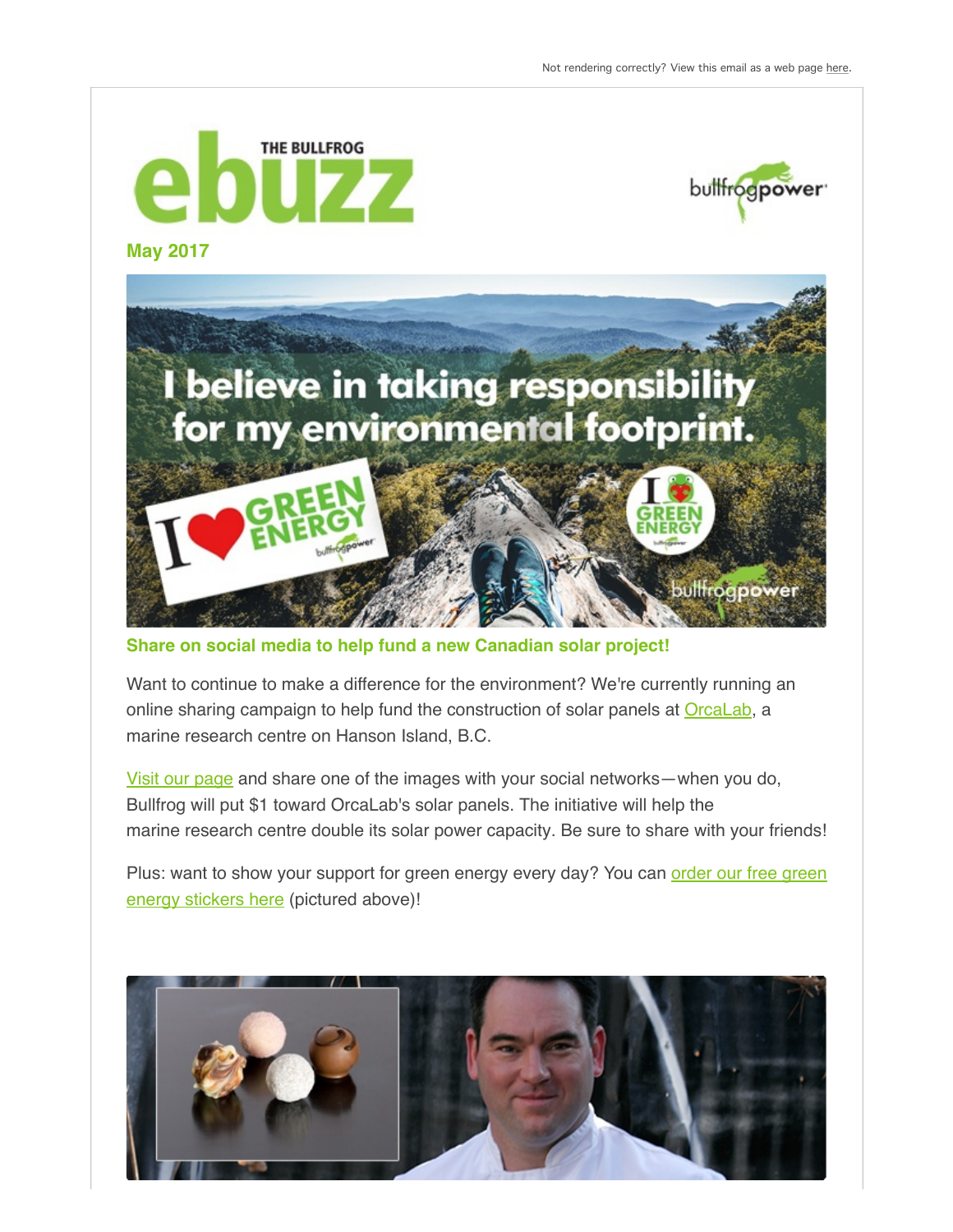## **A chocolatier with a passion for community—and a discount for readers**

We recently visited bullfrogpowered [Stubbe Chocolates](https://www.facebook.com/StubbeChocolates/) in Toronto to chat about crafting chocolates and supporting communities—and we [wrote a blog post](https://www.bullfrogpower.com/chocolatier-with-a-passion-for-his-community/) on the experience. Did we mention chocolate? Be sure to [read more](https://www.bullfrogpower.com/chocolatier-with-a-passion-for-his-community/) about the delicious chocolates we sampled and to learn about a special offer!



**Edmonton schools show environmental leadership**

In an April event organized by the bullfrogpowered **Alberta Council for Environmental** Education (ACEE), students from 20 Edmonton schools showcased their schools' climate leadership initiatives. Alberta's Minister of Education, David Eggen, attended the event, in addition to other government staff and school board strustees. Learn more about ACEE's efforts to show [150 Ways Schools Show Climate Leadership.](http://www.abcee.org/150-ways)



## **Five things to know about Ottawa's carbon pricing plan**

Bullfrog partner [Clean Energy Canada](http://www.cleanenergycanada.org/) analyzed the federal government's recently [announced proposal to price carbon across the country—and highlighted five elements of](http://cleanenergycanada.org/five-things-to-know-about-ottawas-carbon-pricing-plan/) the proposal that could inform how a carbon pricing system could be implemented across Canada. Interested to learn more? [Read on](http://cleanenergycanada.org/five-things-to-know-about-ottawas-carbon-pricing-plan/).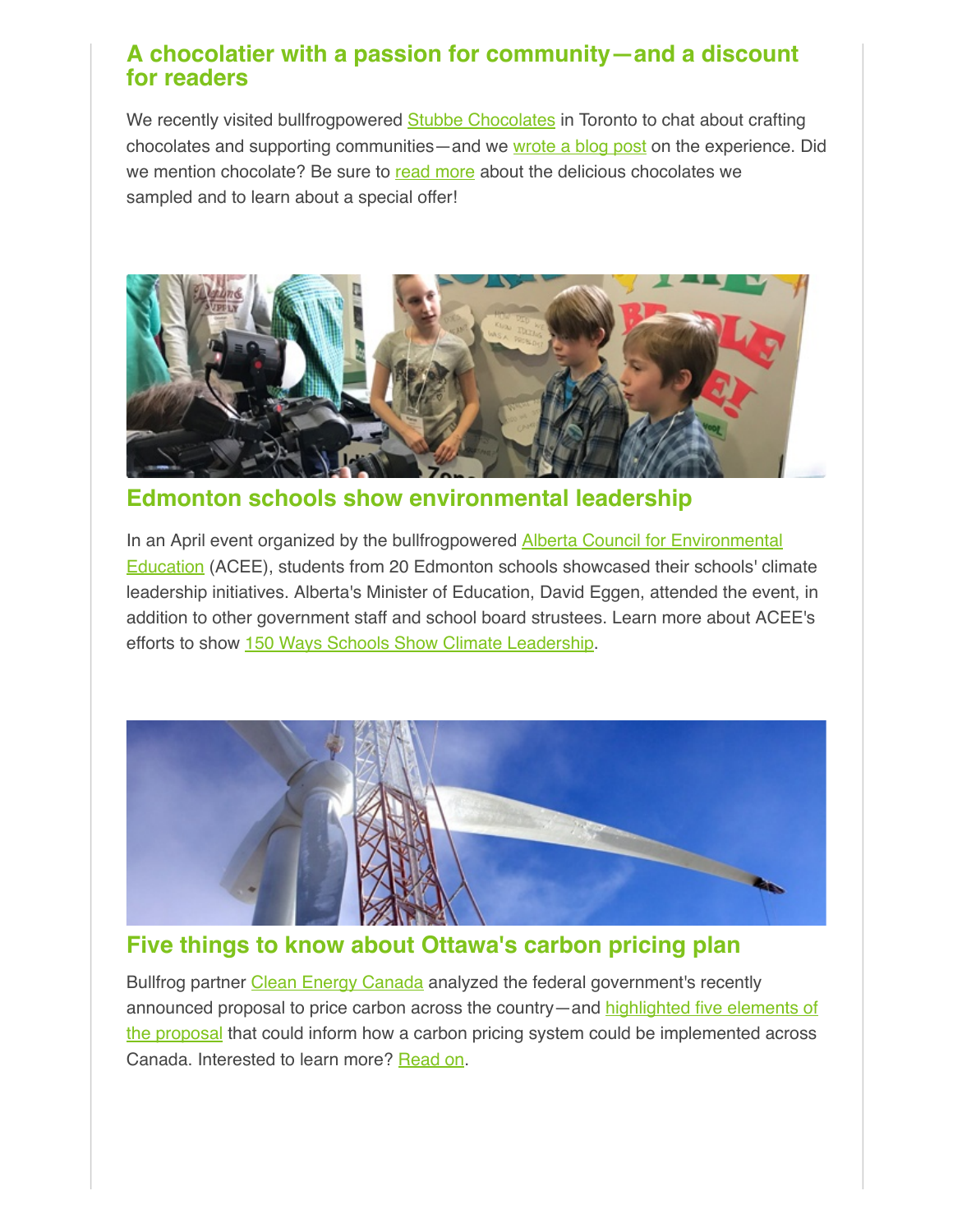

**Green business insights shared at Sustainability Snapshot**

In April, Bullfrog hosted its second annual Sustainability Snapshot event, an evening of [learning and networking for sustainability professionals in Toronto. Sponsored by Ontario](http://www.olg.ca/) Lottery and Gaming Corporation, the event featured sustainability leaders who spoke about how businesses can play a role in helping Canada transition to a low-carbon economy. [Watch our video recap!](https://youtu.be/pdSCdrQudQ4)



## **Bullfrog helps Munich Re celebrate Earth Week**

During Earth Week, Bullfrog joined [Munich Re](https://www.munichre.com/ca/life/home/index.html) at its bullfrogpowered Munich Re Centre at 390 Bay Street to educate tenants and staff about the organization's support for renewable energy. Visitors were challenged to green energy trivia questions for the chance to receive white spruce tree seedlings or gift cards, courtesy of bullfrogpowered Propeller Coffee.



**Flow chooses clean electricity for its clean water**